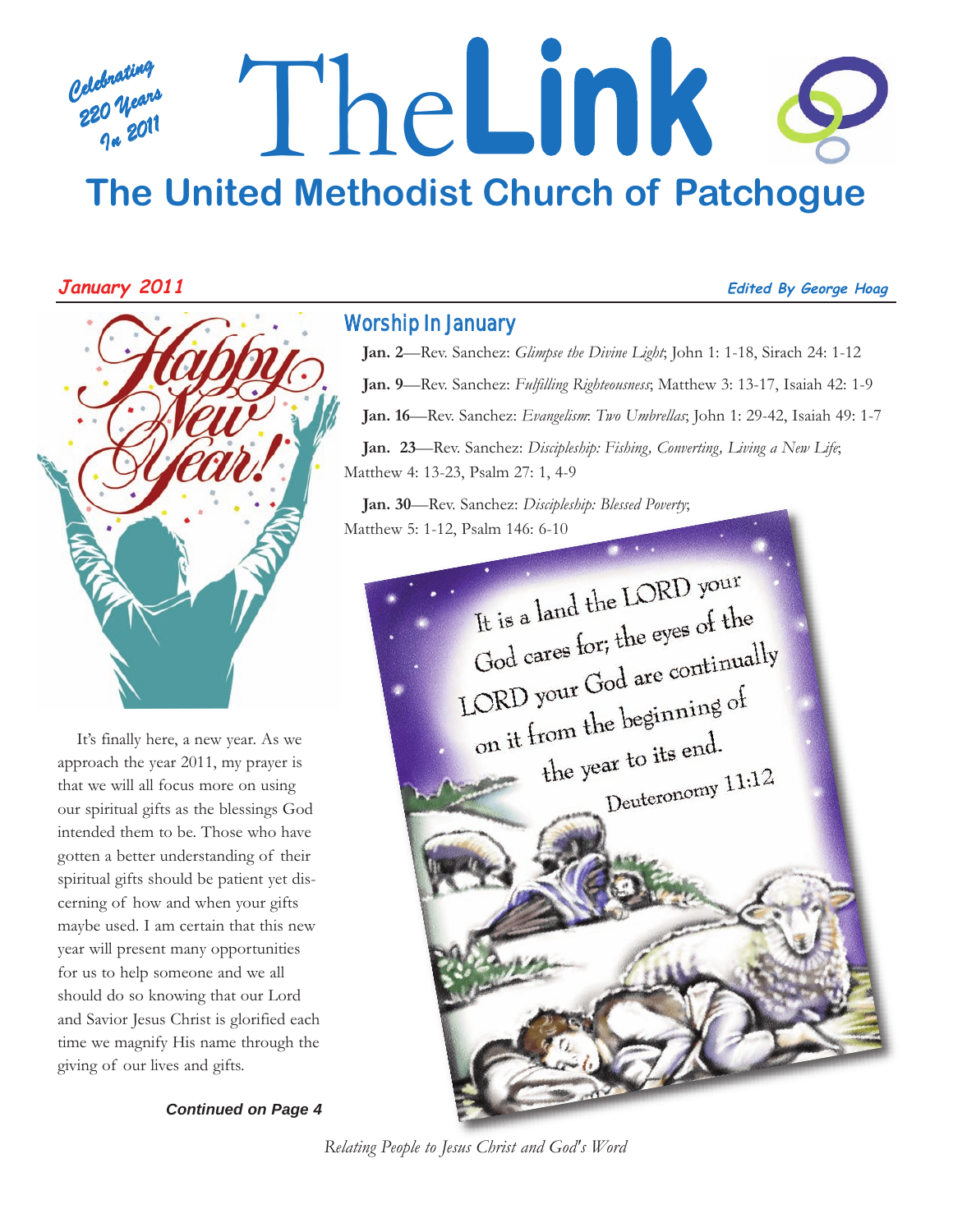# Circle of Concern

#### *For Bereavement:*

For the Family and Friends of Eugene Rinker (Gail Hoag's Uncle.) For all the men and women who died serving our country.

#### *For Guidance:*

Lisa D., Barbara McAllister, Ray Clark, Maj. Don Cornwell stationed in South Korea, Cat Placement and Rescue, Christy Wood, Lois Wood, Michael Dellazizzi and family, Michael Amarati, Philip Demacos, Joanne, Robert C. Hiene, the Americo Family, Rose Conti, Bob Pignataro, Holly Nelson, Elizabeth Biederman's cousin, Jody, that Jody has a healthy delivery and Dylan has no kidney complications at birth, Don De LaVergne (Linda Werner's nephew), Kevin O'Donnell for comfort and healing over the loss of a loved one, Lisa Prince, the family of Alex Pearson, he is in a nursing home, he is the father-in-law of Lenny Pearson, Joan, the Neuman family, Nancy Rogers for comfort and healing, Barry Burrell's sister, Wildredo Franco, Mary (co-worker of Betty Rice) and Monica, Patrick Keena, Joel Furman, Sheila Dreaper, Frank Whalen and Walt Stawecki's mother, Theresa Rubano, Sofia and her family, Marge Miller, Megan Prince and Dayne Davis.

#### *These Who are Hospitalized:*

Josh Boneventure, Christine Quinn's cousin Frank, Nana Grace, Nancy Marshall, Bertha Smith, Lee Hollowell, Mary Payne, Harry Watson, Debbie Fiore, Patrick Diamond, John Vanderzalm, Sharon Kaminski, Layden John Clark, Candice Sweeney and Dan.

#### *These at Home:*

Betty Hansley, Joan Welsh, Joseph Weinzettle, Natalie Burnett-Lynch, Kathleen Chodorski, Kyra McCarthy, Debi DelRossi, Belle Barile, Tom Furman, Lisa Lopez, Dorotea Sanchez, Mary Jones, Mike Welsh, Timothy Oliva's Aunt Susan, John Krulger, Shelly Granger, Marie Lino, Marta, Donna Herrick and Philip Rudolph, Jytte & Nils Sorensen (Geri Sheridan's relatives in Denmark), Robert Dodge and Suzanne Olivotti-Dodge, Sandy Burrell, Ted Davies, John Casale, Mr. O'Keefe, Don Miller, Lorraine Greco and Dottie Lynaughe.

#### *These who are in Rehab or Nursing Care Facilities:*

Alice Zahnd in Patchogue Nursing Center, 25 Schoenfeld Blvd., Patchogue 11772

Kitty Brunnemer in Cedar Lodge Nursing Home, 6 Frowein Road, Center Moriches, NY 11934.

Hazel Nargi in McPeak's Adult Home, 286 N. Ocean Ave., Patchogue 11772

Anna Bonfe, Rm. 201, Cunningham Bldg., Loretto Rest, 708 E. Brighton Ave., Syracuse, NY 13205.

Nancy Rogers in I.C.F. , S. #1, wing C, 283 Route 25A, Shoreham, NY 11786

Connie Halliwell Bethany 202 , Our Lady of Consolation 111 Beach Drive, West Islip, NY 11795.

Rachel Nason in McPeak's Adult Home, 286 N. Ocean Ave., Patchogue 11772.

# **Stewardship**

We are a nurturing church. We are doing the work Jesus has asked of us. Through our Food Pantry and Wesley Dinners, we are feeding and clothing the needy.

Jim Miller has been very busy obtaining food for the Food Pantry. Scores of people each week come for bags of groceries and for the clothes you donated for them. Bank of America gave Jim four car loads of food. Jim's labor of love keeps him busy picking up a car full of food from the IRS each month. The Bayport United Methodist Church calls him every three months to pick up their consignment of food. The food you donate each week is the mainstay of Jim's donations.

Jim uses coupons and specials provided by managers of local food markets to obtain the maximum amount of food for each dollar. Thank you Jim for all you do in feeding the hungry.

We would also want to thank our Administrative Assistant, Chris Saas, for her efforts to gather warm clothing, especially winter coats. The clothes literally flew off the rack with each Tuesday Food Pantry. Chris had to stash clothes and coats so there would be some at the Thanksgiving and Christmas Wesley Dinners. Thanks to your donations of clothes and coats we were able to have enough for everyone. Please continue to bring warm clothing in to church as the need is so great.

Wesley Dinners have really touched so many in our community. Our Thanksgiving Dinner served more then l00 people. We had almost as many people helping to serve the dinner. A total of l96 dinners were served includ-

*Lift up your church with your prayers, presence, gifts and service.*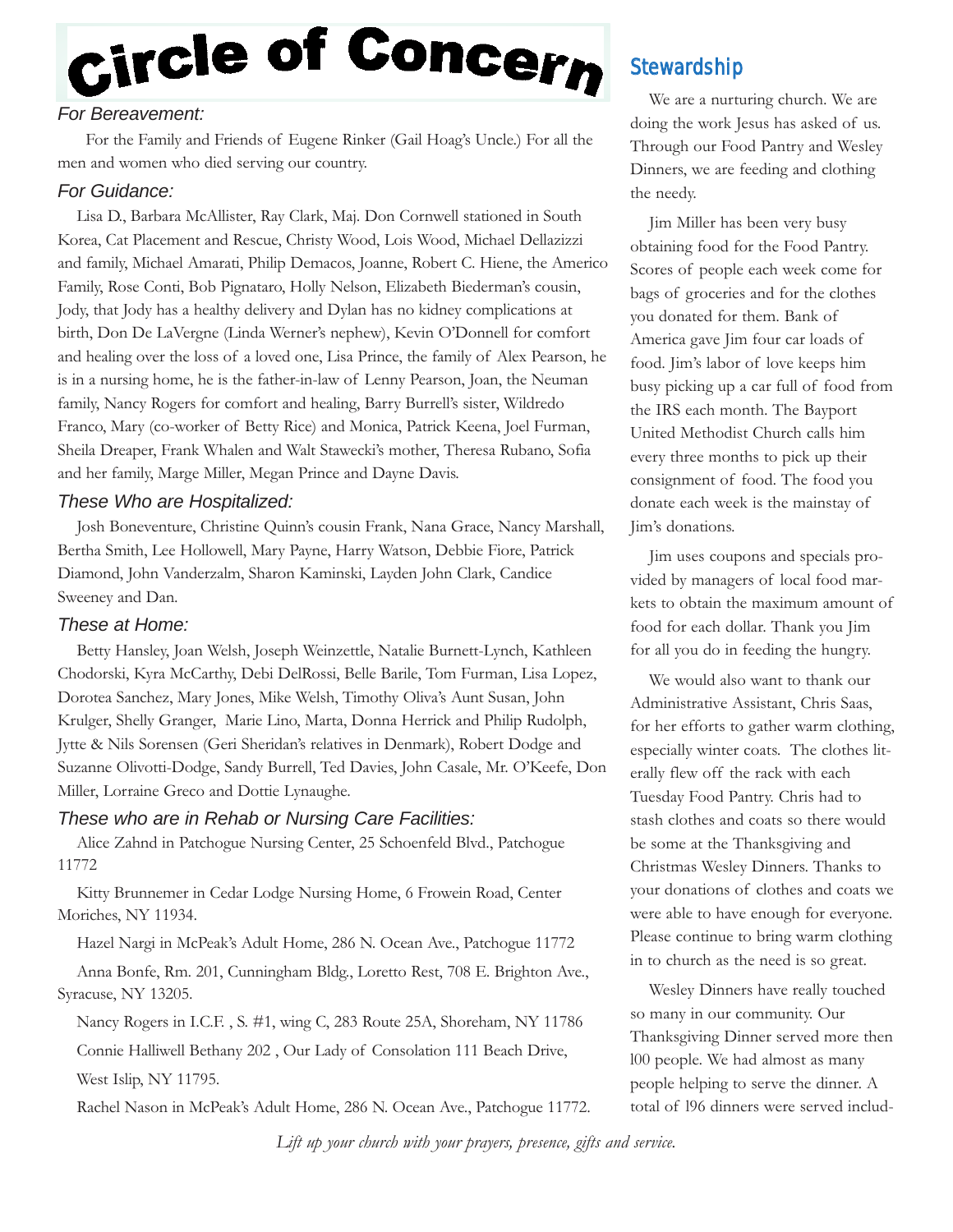ing second helpings and take home meals. The December dinner became our Christmas Dinner. The "Angel Tree" provided gloves, scarves and warm hats for our guests as presents. Thanks to everyone for making this Christmas a little nicer for so many. Special thanks to the Wesley Dinner's Committee for all their good work.

Our MYF and their intrepid leader, Carla Gibson, have been busy. Their help in "hanging the greens" this year made decorating go much faster. They worked with the Sunday school to prepare the stage for the Christmas pageant. The "Adopt a Grandparent" program had people donating gifts for our shut ins and those in nursing homes. The MYF delivered these gifts during the holidays and sang Christmas carols to their new "Grandparents". Through them we are all learning the true joy of giving at Christmas.

In January the MYF will have an ice skating outing. With so much going on during the holidays, a date will not be announced until January. They will meet at the Ronkonkoma Skating Rink. Outings for our MYF and other Methodist churches are co-ordinated together, and many great friendships have developed. The Shawl Ministry under the leadership of Denise Whalen has made a number of shawls for members of our congregation. Each shawl is made with love. A prayer is said with each stitch for the recipient. These shawls are blessed at our Healing Services and then presented to those who need them. "Prayer Squares" will also be made for those in immediate distress. They can be made in one evening and presented quickly. The Shawls take many days to more then a week to knit/crochet. If you

know of someone who needs a shawl or prayer square please call Denise at 730-3656 (evenings.)

Our Healing Services are held on the third Sunday evening each month at 7:00 p.m. Selma Graham leads the service with the support of Pastor Sanchez. Pastor and Ken Miller provide music. Prayers and hands-on-healing (if requested) make these services uplifting and "powerful" to all who attend. Please join us on Jan. 23.

Outreach to the community includes outside groups that use our facility.

Early Head Start uses three classrooms on the lower north side of Wesley Hall. They provide child care for many working parents. AA has been with us for years and provides support to many in the Patchogue area. They meet on all the major holidays. Weekly meetings are at 7-9 p.m. in Wesley Hall on Monday and Tuesdays.

ESL (English as a Second Language) has been with us for five years. They meet on Tuesdays in the choir room from 6:30-9 pm. Recovery meets also on Tuesdays from 7-9 p.m. in the room above the office. Our most recent outreach program is Narcotics Anonymous. They meet on Friday evenings from 7-9. Attendance for the first three meetings has been two dozen people. If you know of someone who may need the help offered by any of these programs, please encourage them to attend.

As you can see, our church is a busy place, reaching out to our community.

We have many good stewards in our church family. Lenny Pearson has been raking leaves behind Wesley Hall for the past couple of Sundays after church. The BP Souls (Bayport-

Patchogue Methodist baseball team) raked the parsonage lawn. Captain Don Kolacki and his team worked with pastor to clean up the parsonage leaves. Pastor and Lenny transported a mountain of leaves to the dump. We want to thank everyone who helped to decorate the church for Christmas. Our church is even more beautiful at Christmas. The UMW would like to thank pastor for helping set up for their Christmas Fair. They also appreciate the help of the men who helped them clean up after the fair. Thanks to Jose Garcia for working with me to install the new large sign for the fair. Ray Henson and I tried to repair the leaking roof over the stage in Wesley Hall. We are grateful to the good steward who provided the holiday ad from our church in two editions in the Advance.

You have done it again. Two weeks after the stewardship campaign ended, pledges had not reached the budgeted amount for next year. Then on a rainy Dec. l2 with a smaller than usual attendance, you came through. Late pledges brought us slightly over our budget. You have no idea how uplifting this was to our hard working Finance Committee. It reminded us that God is always with us, and we must not lose faith.

With the departure of Patchogue Cooperative Nursery, we have two large classrooms available. If you know of an outside organization that could use these rooms, please call the office and let us know. If we cannot rent them, we may consider reopening the Thrift Shop. If so, we will be looking for volunteers to staff it. Happy New Year.

*—Dave Hollowell*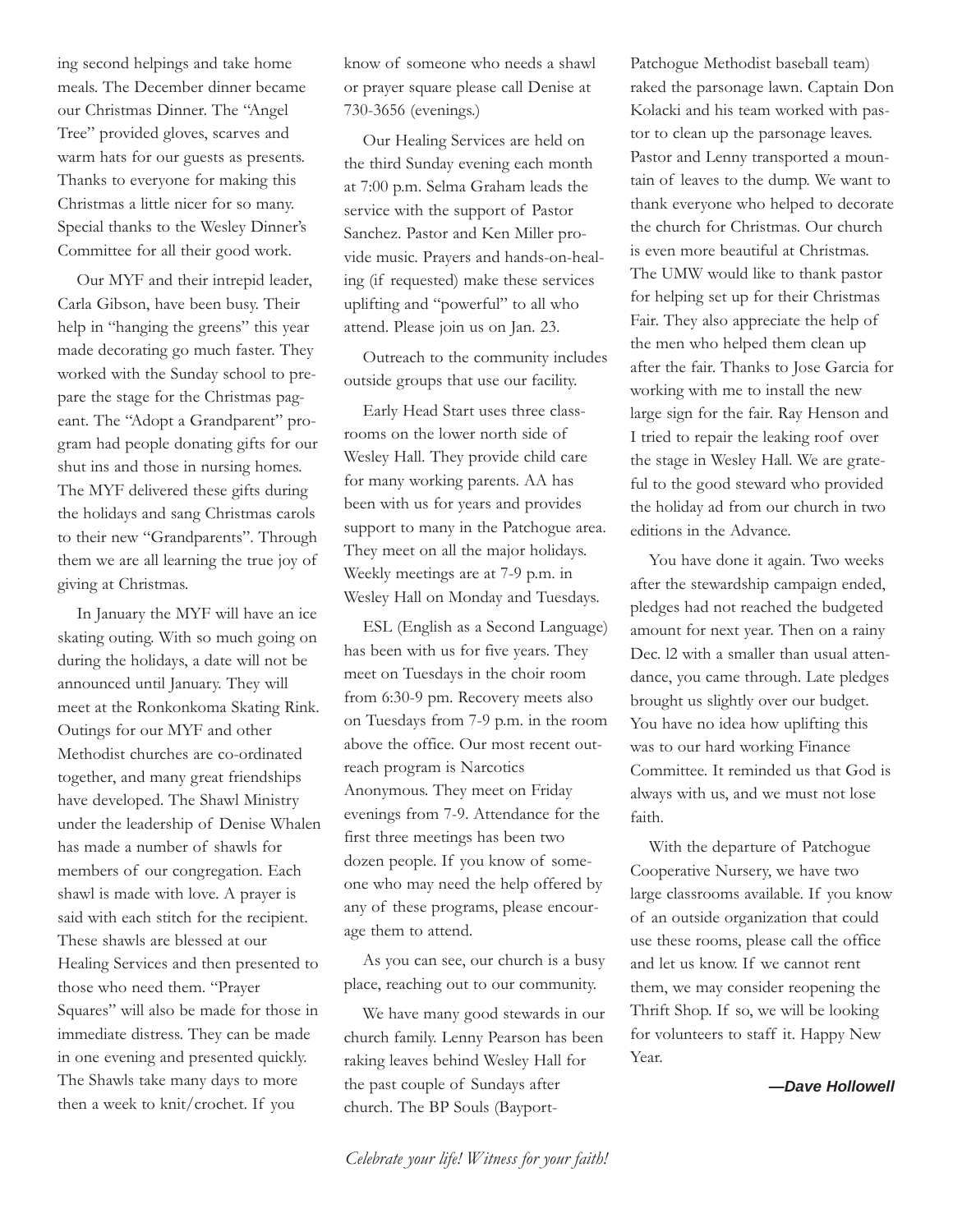

In December, the UMW met to

decide how to distribute the funds raised from our many efforts during 2010, including the recent Holiday Fair. In keeping with our purpose to be in mission both locally and abroad, we made the following allocations: \$1500.00 to the Women's Division for UMW missions in this country and throughout the world; \$1200.00 to our church; \$800.00 to Wesley Dinners; \$300.00 to Interfaith Nutrition Network (INN) to purchase household items for formerly homeless families who are moving into their own apartments through INN's Long Term Housing program; \$200.00 to Church World Service for Clean Water Projects; \$200.00 for scholarships for our church's graduating seniors; \$100.00 for the LIE District Youth Retreat.

Our calendar of meetings from January through June is as follows:

**Jan. 15, Feb. 19**: Prayer & Self Denial

**Mar. 19**: Women's History UMW Style

**Apr. 16**: Finding Peace through Action

#### **May 21, June 18**

All meetings are held on Saturday morning, at 9:30 a.m. Refreshments are served. Come and share the UMW experience!

#### *—Barbara Becker*

The deadline for the February issue of **TheLINK** is Jan. 14. Please e-mail your copy to gbhoag@optonline.net.

## Website Is Congregation Resource

Some new features have been added to our Patchogue UMC website (gbgmumc.org/patchogue). The audio of each Sunday's sermon is posted (normally on



Sunday afternoon) along with links to the scripture readings. In addition the scripture links are available for the following Sunday's service. Upcoming events are also highlighted. There is a link to our Facebook page

and a link to the Gereral Board of Global Ministries Kid's Corner which offers several resources for children.

#### Wesley Dinners



Our Wesley Dinners program was blessed with an abundance of riches

in December, when staff from Bank of America delivered four carloads of food for both Wesley Dinners and the Food Pantry. The delivery included 30 pounds of meat now in the freezer for our January dinner as well as bag after bag of non-perishable food for both programs. Additionally, Marge Miller and co-workers from Southside Hospital underwrote the costs for our December dinner and helped to serve.

Also, thanks to the congregation, warm hats and gloves were given to our December diners, and thanks to Patchogue Kiwanis, toys were distributed to children of our Wesley guests, and also to children of our ESL students. God provides so well through the generous hearts of people.

*—Barbara Becker*

# Happy New Year (from Page 1)

I am looking forward to this year as a burst through year for growth spiritually, numerically and financially. I truly believe God will do great and wonderful things during this New Year and I ask that each of you do your best to make this happen. Remember we are all members of the body with Jesus Christ as our head and he needs all of us to lend a hand in the expected growth through the power of the Holy Spirit.

Ivette, Jelixa, Abdiel and I wish for each and every family of Patchogue and each person reading this message to receive a blessing that will bring great joy in the year 2011. As we get ready for what God is about to do, let us prepare the way for Him to come into our church and hearts as He moves to bring about His plans for Patchogue United Methodist Church in the year 2011.

*—Rev. Ernesto Sanchez*

*Relating People to Jesus Christ and God's Word*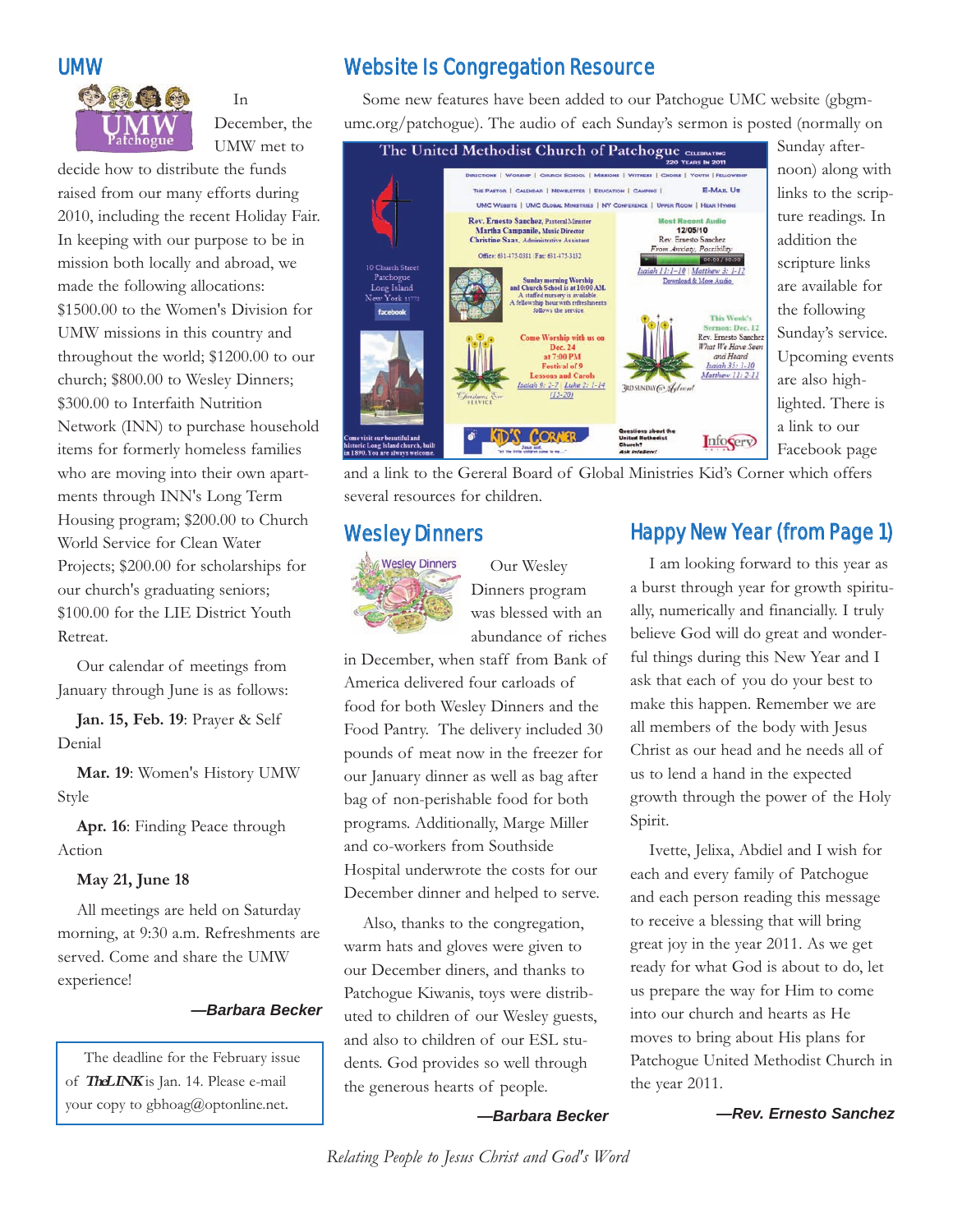# **United Methodist Church of Patchogue January 2011**

| <b>Sun</b>                                                                                                                             | Mon                            | <b>Tue</b>                                                                                                       | <b>Wed</b> | Thu                                                                             | Fri                            | <b>Sat</b> |
|----------------------------------------------------------------------------------------------------------------------------------------|--------------------------------|------------------------------------------------------------------------------------------------------------------|------------|---------------------------------------------------------------------------------|--------------------------------|------------|
|                                                                                                                                        |                                |                                                                                                                  |            |                                                                                 |                                |            |
| $\overline{2}$<br>$10$ a.m. $-$<br>Communion<br>Worship/Sunday<br>School<br>Counters: Linda<br>Werner and Dave<br>Hollowell            | $\mathfrak{Z}$<br>$7 p.m. -AA$ | $\overline{4}$<br>$10$ a.m.-Noon-<br>Food Pantry<br>6:30 p.m.-ESL<br>$7:00$ p.m.— $AA$<br>7:30 p.m.—<br>Recovery | 5          | 6<br>7:30 p.m.-Choir<br>Rehearsal                                               | $\overline{7}$<br>7:00 p.m.-NA | 8          |
| 9<br>10 a.m.-Worship/<br>Sunday School<br>Counters: Lenny Pear-<br>son and Linda Stawecki                                              | 10<br>$7 p.m. -AA$             | 11<br>$10$ a.m.-Noon-<br>Food Pantry<br>6:30 p.m.—ESL<br>$7:00 p.m. -AA$<br>7:30 p.m.—<br>Recovery               | 12         | 13<br>$7:30$ p.m.-Choir<br>Rehearsal                                            | 14<br>7:00 p.m.-NA             | 15         |
| 16<br>10 a.m.-Worship/<br>Sunday School<br>$11:30$ a.m.-<br><b>Confirmation Class</b><br>Counters: Debbie<br>Kolacki and Kate<br>Weber | 17<br>$7$ p.m. $-AA$           | 18<br>$10$ a.m.-Noon-<br>Food Pantry<br>6:30 p.m.-ESL<br>$7:00 p.m. -AA$<br>7:30 p.m.-<br>Recovery               | 19         | 20<br>$7:30$ p.m.-Choir<br>Rehearsal                                            | 21<br>7:00 p.m.-NA             | 22         |
| 23<br>10 a.m.-Worship/<br>Sunday School<br>11:30 a.m. $-$<br>Trustees<br>Counters: Brenda<br>Klingel and Joanne<br>Shadbolt            | 24<br>7 p.m.-- AA              | 25<br>$10$ a.m.-Noon-<br>Food Pantry<br>6:30 p.m.-ESL<br>7:00 p.m.-- AA<br>7:30 p.m.-<br>Recovery                | 26         | 27<br>5:00-6:00 p.m.-<br><b>Wesley Dinner</b><br>$7:30$ p.m.-Choir<br>Rehearsal | 28<br>7:00 p.m.— $NA$          | 29         |
| 30<br>10 a.m.-Worship/<br>Sunday School<br>$11:30$ a.m.-<br>Confirmation Class<br>Counters: TBA                                        | 31<br>$7$ p.m.— $AA$           |                                                                                                                  |            |                                                                                 |                                |            |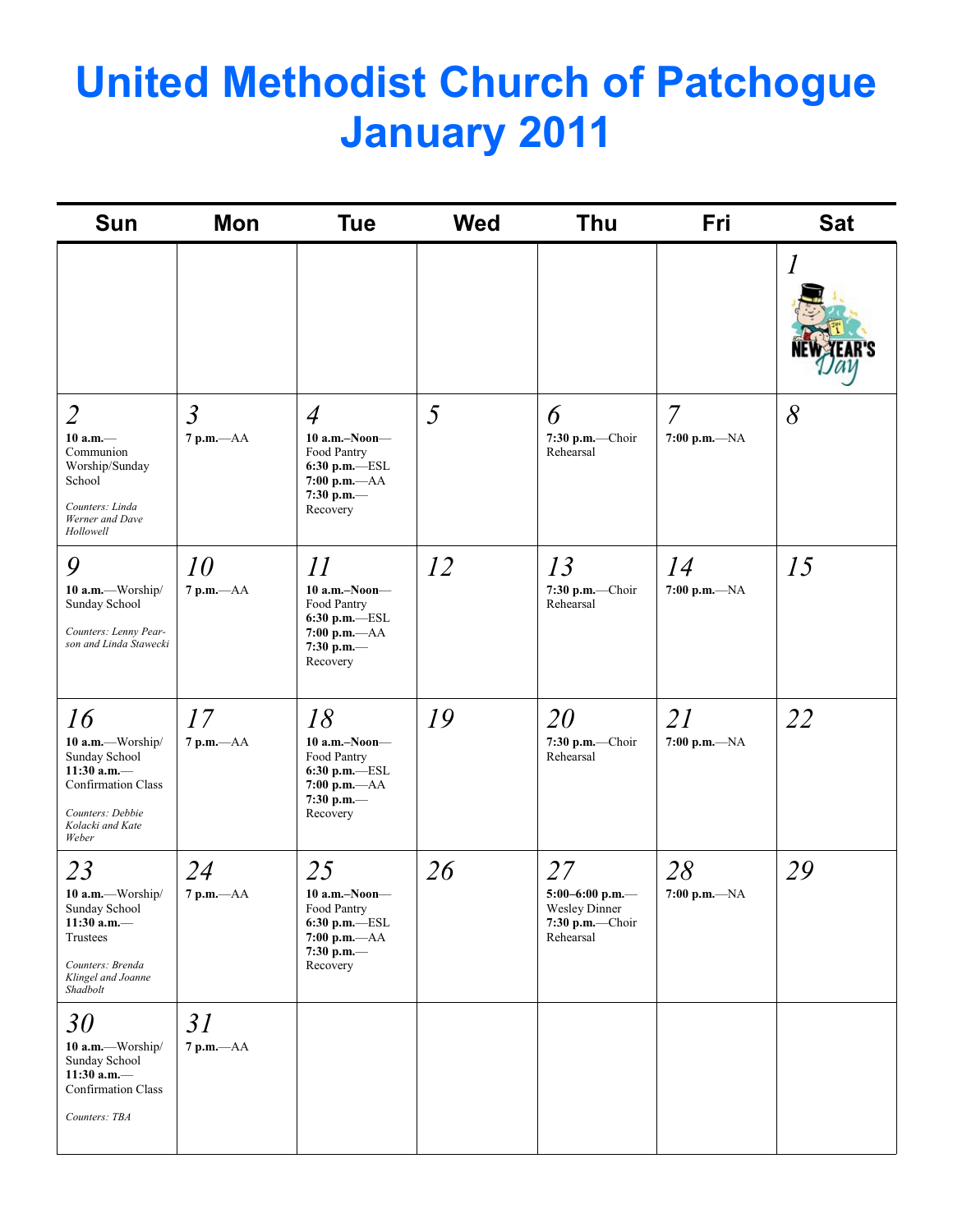



"Listening to a 40-minute sermon is not suffering for Jesus, Sammy."

Patchogue, with Steve Rice as Chairman. The previous events have been great, with Cindy's husband, Mike providing the DJ music—good food, good music, good time by all! Mark your calendars and attend, and enjoy!

A little bird says that maybe our signature St. Patricks Day Dinner may return this year on the Saturday before, March 12th. Watch for the next issue of "The Link" for more details.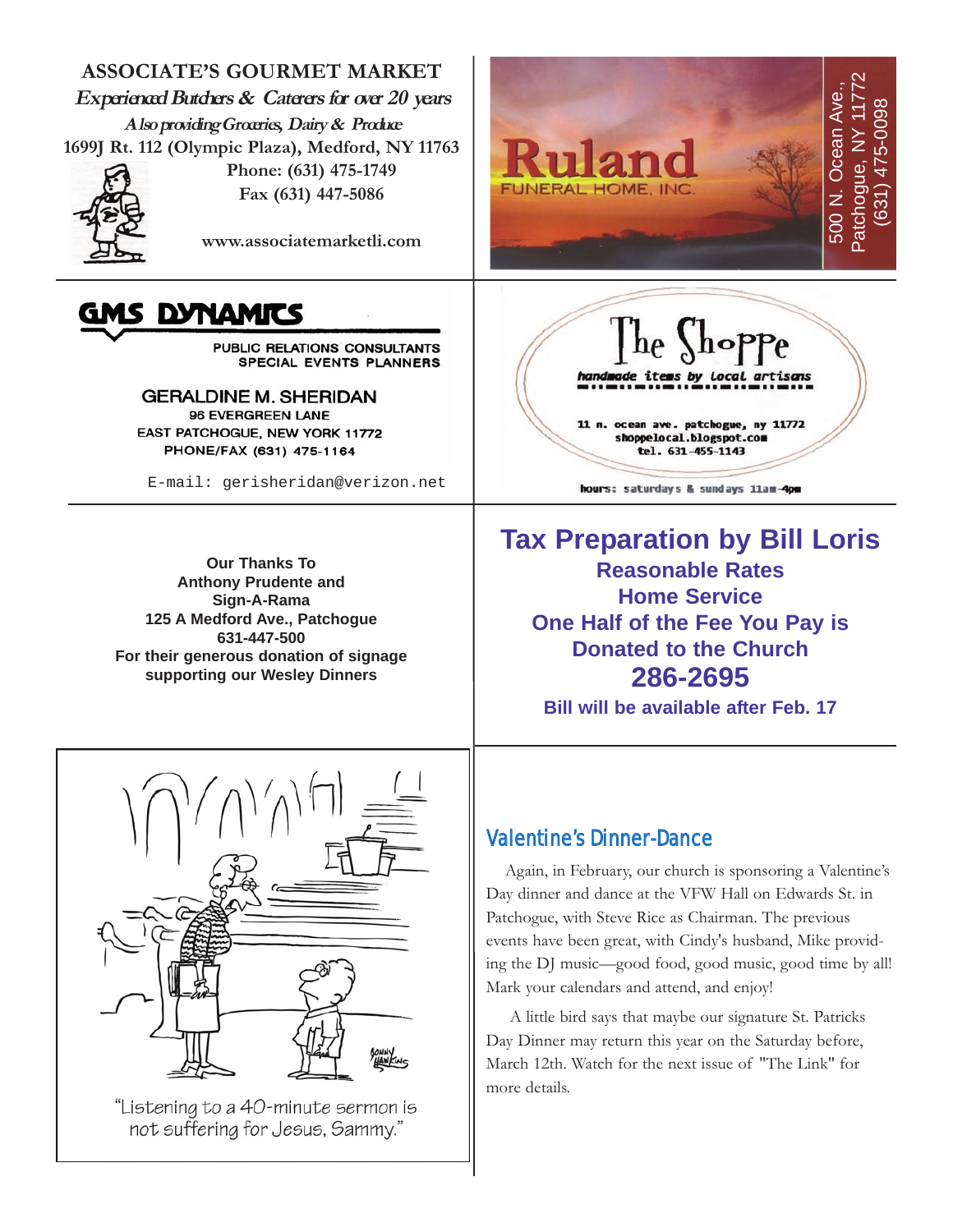# Letter From Bishop Park Supports DREAM Act

*"When a person from another country resides with you in your land, you shall not oppress them. The person from another country who resides with you shall be to you as the citizen among you; you shall love the person from another country as yourself..." (Leviticus 19:33-34)*

#### December 6, 2010

Dear United Methodists:

Advent greetings in the name of Jesus Christ our Savior and Redeemer, the Prince of shalom, Healer of our brokenness, and Hope of the world!

I am writing to ask your prayers and support for upcoming congressional legislation that can go a long way towards helping our nation achieve comprehensive immigration reform, an issue I have long supported. The DREAM Act (Development, Relief and Education for Alien Minors Act) is expected to be voted on by both houses this week. A phone call or fax or email to your senators and representative will help them know where you stand on the moral consequences of this issue. *[Since this was written, DREAM passed the house but failed a Republican filibuster in the Senate.]*

Briefly, the DREAM Act is a bi-partisan legislation that addresses the injustice visited upon young children who were brought into this country without proper documents by their parents. The bill sets forth a demanding though fair set of conditions, (must have entered the United States before age 16; must have fulfilled the requirements for a conditional permanent resident status such as having earned a high school diploma or gained admission into an institution of higher education; have graduated from college or

have served two years in the military within a six year period) which, if met, would permit the young person to become a U.S. citizen. If the conditions are not met, their status would be revoked. You may want to read a commentary by Kathy Gilbert about the DREAM Act titled "Immigrant students hope bill opens doors" on our United Methodist web site, www.umc.org. You can also read the proposed legislation at www.opencongress.org/bill/111-s3827/text.

I believe the DREAM Act is a practical, fair, compassionate and just solution for young people who want to follow their dreams and do their part in making our country better. Gene Block, chancellor of UCLA, has written: "There are a lot of difficult calls to be made when it comes to economic growth and immigration. But this isn't one of them. We need more educated workers, more enlistees and fewer people living in the shadows and contributing less than they otherwise could. The DREAM Act helps on all fronts." (Washington Post, Dec. 3)

In this season of preparation, of Advent, we honor a God who took human form to proclaim a reign of justice and wholeness for all. As we approach Christmas which marks the coming of the Savior and Redeemer, born to a humble refugee family of Galilee who fled to Egypt to escape the wrath of Herod, I call upon United Methodists of the New York Conference to support the DREAM Act. It is the right thing to do for such a time as this.

In Christ,

Jeremiah J. Park



The world premier of Edward Hupton's *Requiem For The Victims of Genocide*, for orchestra and chorus, was presented in our sanctuary on Nov. 21. Elaine Kirkland was the conductor. The performance was supported by a private grant and brought a rich cultural experience as well as \$1500 in income to our church. June Barile is chairing a committee considering additional concerts in our sanctuary.